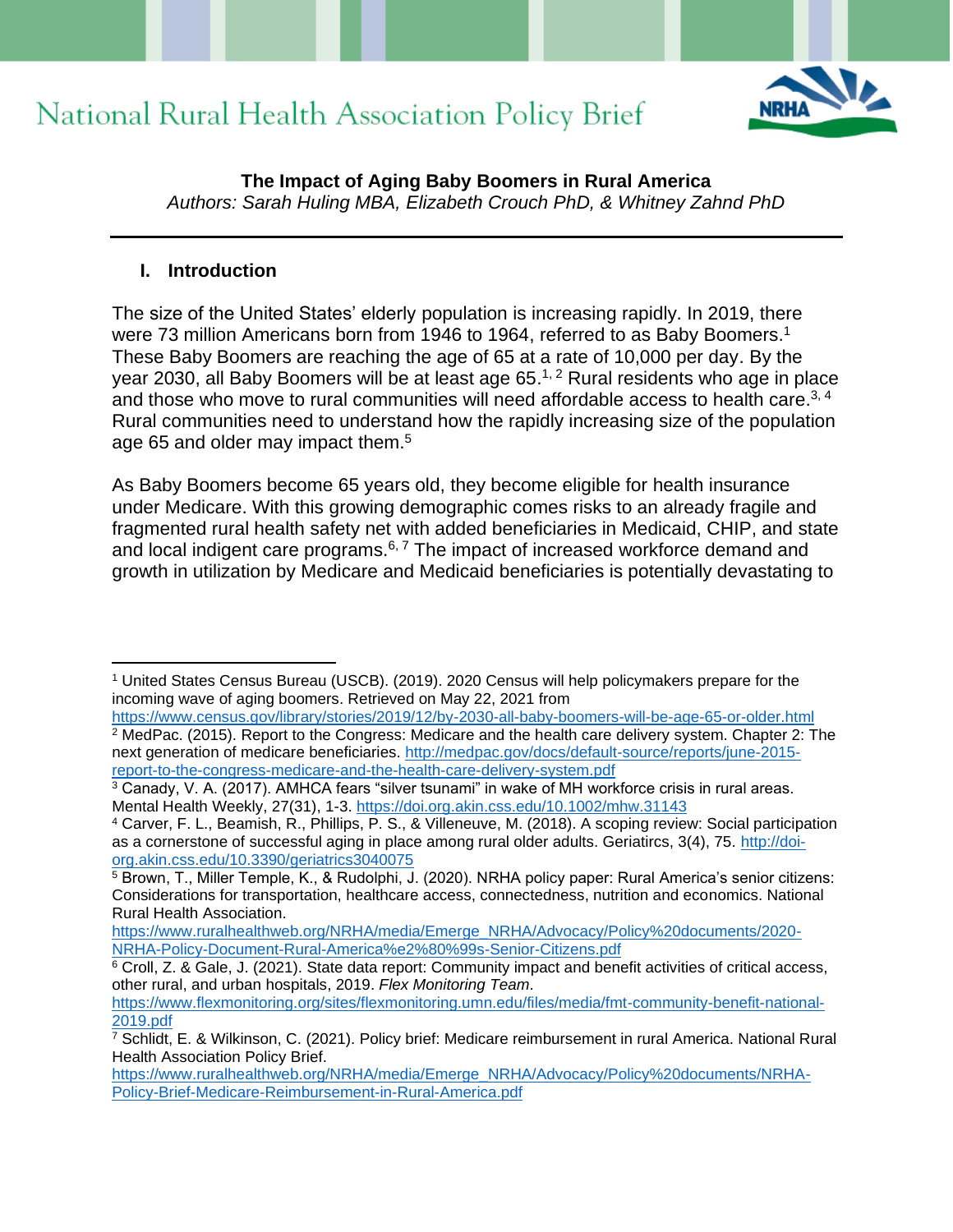

rural communities and their health outcomes, especially with rural communities bracing for the impending post-COVID-19 impact.<sup>7, 8</sup>

Some of these risks can be mitigated by encouraging policymakers to protect rural safety-net providers and program, which serve large portions of low-income and uninsured rural Americans, through ensuring adequate reimbursement from the Center for Medicare and Medicaid Services (CMS).<sup>2, 9</sup> Rural representatives need to be involved in developing solutions specific for rural communities. Co-creation of the policy, regulations, and legislative efforts will greatly benefit the effectiveness of solving their unique issues. Careful consideration needs to be applied to whether services should be locally accessible.<sup>10</sup> Such provisions would support the development of systems of care to preserve health and provide for greater efficiency in the delivery of care tailored to the needs of the population age 65 and older.<sup>11</sup>

#### **II. Recommendations**

Based on the current research, "aging in place" is the preferred method of living in rural and urban settings.<sup>12</sup> Aging in place describes the ability for an elderly person to live in the residence they choose with the things they need for quality in their daily life.<sup>13</sup> Systems of care need to be individualized to the specific challenges and issues experienced at the local level. The development of health care services should be informed by the local demographics. Services need to be accessible, affordable, and delivered with dignity in the setting of choice.<sup>12</sup> As the number of older adults increases in rural communities, policymakers need to address the distinct barriers to accessing care, including fewer supportive services for caregivers and ongoing nursing home closures in rural areas with extra consideration of the post COVID-19 impact. Language addressing the long-standing issues around transportation, geographical restraints, and health care workforce shortages needs to be rural specific.

<sup>&</sup>lt;sup>8</sup> IHS Markit Ltd. (2021). The complexities of physician supply and demand: Projections from 2019 to 2034. *Association of American Medical Colleges*. Washington, DC: AAMC; 2021.

<sup>9</sup> Ein Lewin M. & Altman S. (Editors). (2000). America's health care safety net: Intact but endangered. *Institute of Medicine (US) committee on the changing market, managed care, and the future viability of safety net providers*. Washington (DC): National Academies Press.

<sup>&</sup>lt;sup>10</sup> Henderson, L., Maniam, B., & Leavell, H. (2017). The Silver Tsunami: Evaluating the Impact of Population Aging in the U.S. *Journal of Business & Accounting*, 10(1), 153-169.

<sup>11</sup> Hash, K. M., Jurkowski, E. T., & Krout, J. A. (2015). *Aging in Rural Places: Programs, Policies, and Professional Practice*. Springer Publishing Company.

<sup>12</sup> Henning-Smith, C., Mulcahy, J., Lahr, M., & Tanem, J. (2021). Preferences for long-term care arrangements among rural and urban older adults. *Policy Brief, University of Minnesota Rural Health Research Center*. [http://rhrc.umn.edu/wp-content/uploads/2021/05/UMN-Aging-in-Place-Policy-](http://rhrc.umn.edu/wp-content/uploads/2021/05/UMN-Aging-in-Place-Policy-Brief_5.1.21.pdf)[Brief\\_5.1.21.pdf](http://rhrc.umn.edu/wp-content/uploads/2021/05/UMN-Aging-in-Place-Policy-Brief_5.1.21.pdf)

<sup>13</sup> AgeInPlace.com. (2021). *What is aging in place*? [https://ageinplace.com/aging-in-place-basics/what-is](https://ageinplace.com/aging-in-place-basics/what-is-aging-in-place/)[aging-in-place/](https://ageinplace.com/aging-in-place-basics/what-is-aging-in-place/)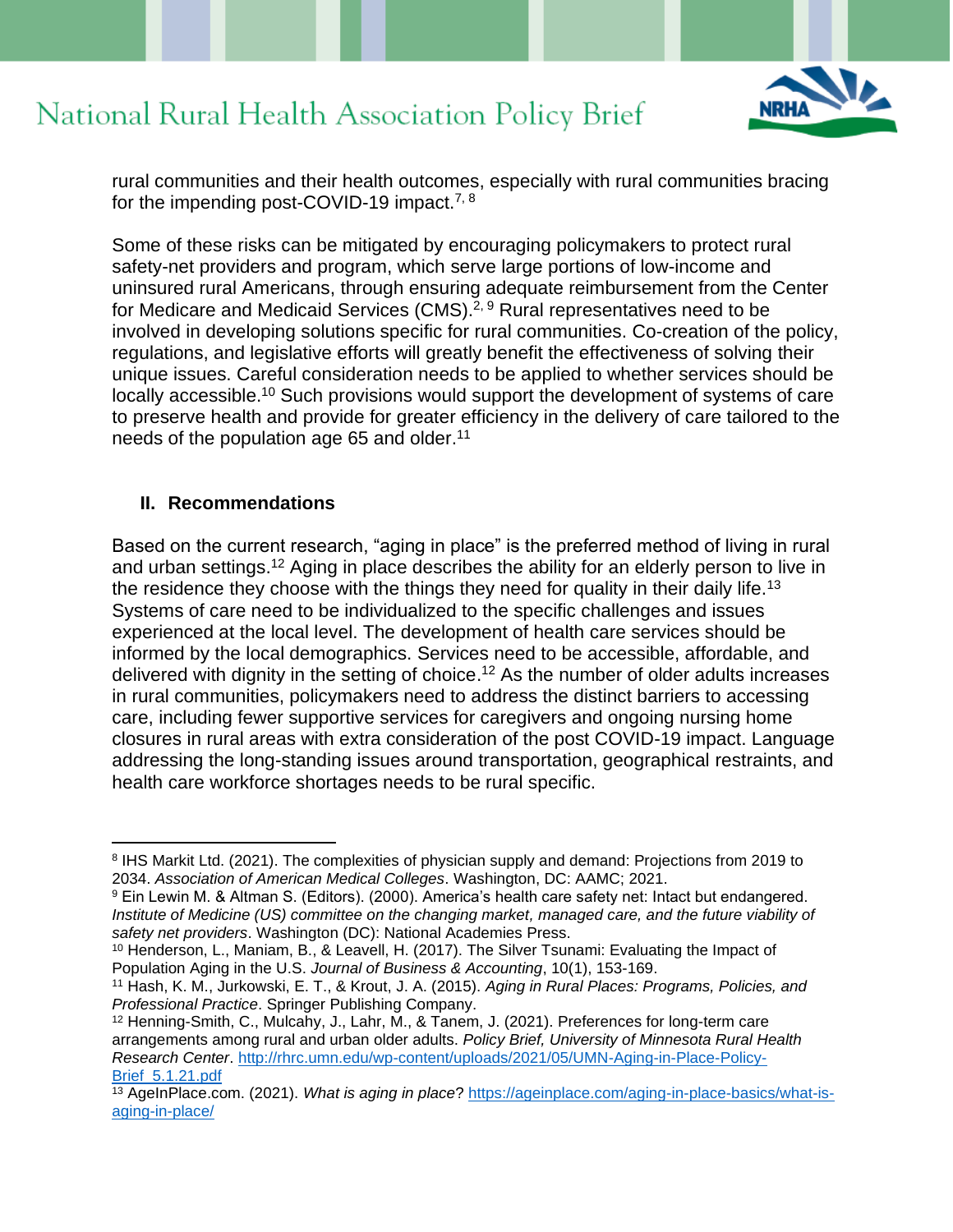

Recommendations include:

- a. Rural health researchers and policymakers should assess the entry of Medicare Advantage Dual-Eligible Special Needs Plans into rural areas, identify potential barriers, and adopt policies that encourage or expand the reach of these plans to rural beneficiaries.
- b. Congress should pass legislation that adds comprehensive dental, vision, and hearing coverage to Medicare, so individuals can afford needed care and providers can receive the reimbursement necessary to serve these communities.<sup>14</sup>
- c. State Medicaid programs should directly pay and provide greater support to caregivers in rural areas to help with continuity of care. An increased percentage of informal (unpaid) caregivers typically provided care for adult family members or friends in rural communities.<sup>15</sup> Several barriers to care for rural caregivers would be alleviated with funding to pay for comparative supportive care services that urban counterparts have access to, including respite care, transportation services, agency aides and/or nurses.<sup>14</sup>
- d. Financing incentives should be offered to states governments to enhance home and community-based services in rural areas.
- e. CMS could explore demonstrations that would enable savings attributable to appropriate use of home care to be shared with states governments, with some of those savings going to increased wages for rural health care providers.
- f. Congress should address health care and housing costs specific to rural populations to make services more accessible in homes with assistance. Make eligible federal and state subsidies for the following housing programs to better align health care and social services for programs: United States Department of Agriculture (USDA) Section 515 program and associated Section 521 rental assistance; Section 514/516 Farm Labor Housing loan and grant program; Housing and Urban Development (HUD) HOME block grants; and National Housing Trust Fund (HTF).
- g. Continue to expand flexibility in Medicare telehealth billing and provide a comprehensive resource of telehealth offerings in rural areas.

<sup>14</sup> Burroughs, M. & Fish-Parcham, C. (2018). Fact sheet: For rural seniors, improving oral health care could mean better health. Families USA. [https://familiesusa.org/wp](https://familiesusa.org/wp-content/uploads/2019/09/RuralSeniorOralHealth_120718_Fact-Sheet.pdf)[content/uploads/2019/09/RuralSeniorOralHealth\\_120718\\_Fact-Sheet.pdf](https://familiesusa.org/wp-content/uploads/2019/09/RuralSeniorOralHealth_120718_Fact-Sheet.pdf)

<sup>15</sup> Nightingale, C. (2017). *Rural caregiving in the United States*. Community Anti-Drug Coalitions of America.<https://www.cadca.org/blog/rural-caregiving-united-states>